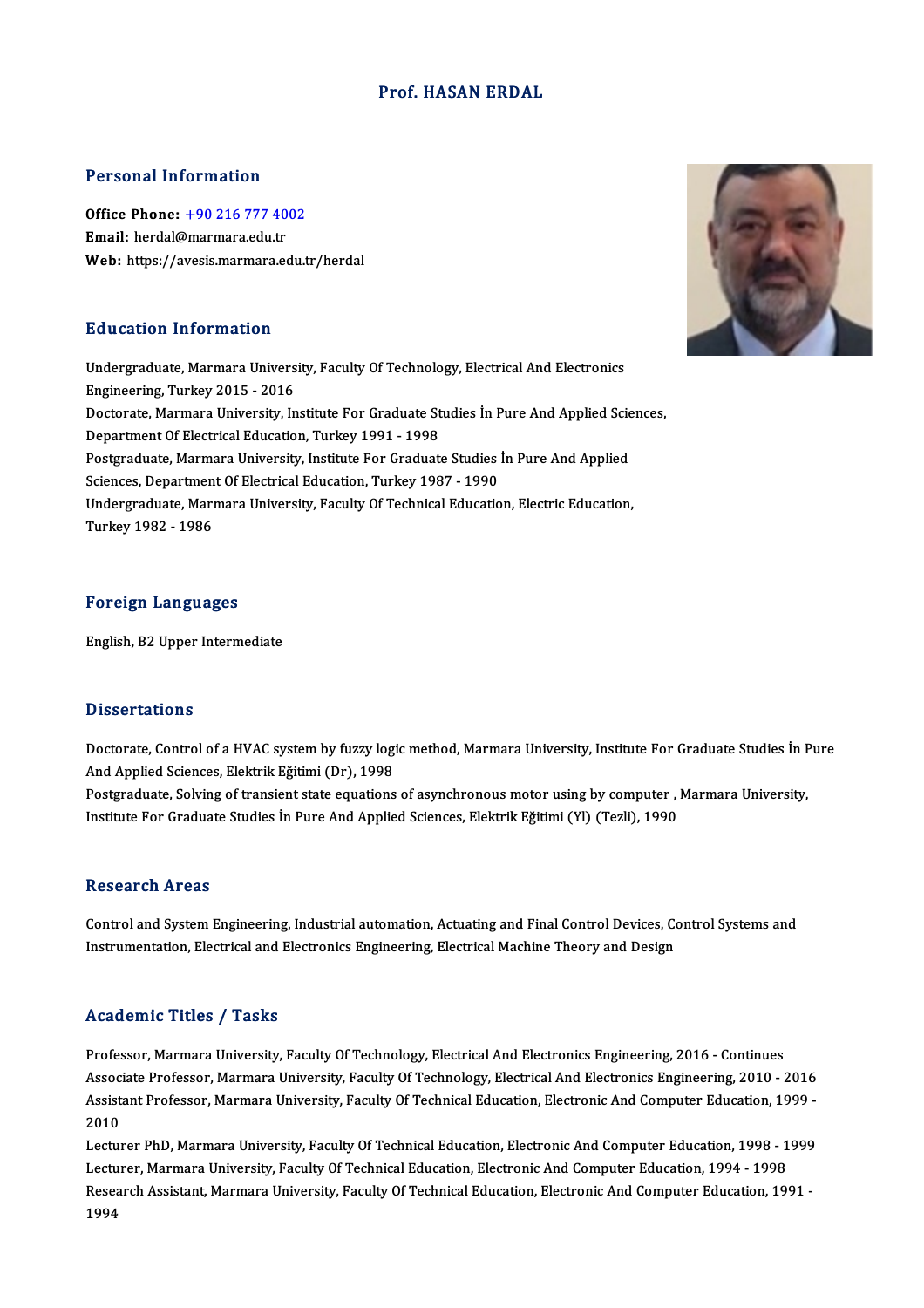Research Assistant, Marmara University, Faculty Of Technical Education, Electric Education, 1987 - 1991

### Academic and Administrative Experience

Marmara University, Faculty of Technology, 2017 - Continues Head office and Hammistical of Tep offense<br>Marmara University, Faculty of Technology, 2017 - Continues<br>Head of Department, Marmara University, Faculty Of Technology, Electrical And Electronics Engineering, 2018 - 2021<br>Marm Marmara University, Faculty of Technology, 2017 - Continues<br>Head of Department, Marmara University, Faculty Of Technology, Electrical And Electronics Engineering, 2018 - 2021<br>Marmara University, Institute for Graduate Stud Head of Depa<br>Marmara Uni<br>2016 - 2018<br>Marmara Uni Marmara University, Institute for Graduate Studies in Pure and Applied Sciences, Bilgisayar Mühendisliği (Yl) (Tezli),<br>2016 - 2018<br>Marmara University, Faculty of Technology, Computer Engineering, 2016 - 2018<br>Marmara Univer Marmara University, Faculty of Technology, Computer Engineering, 2016 - 2018

#### Advising Theses

Advising Theses<br>Doğan B., Erdal H., Developing An Optical and Patern Recognition Based Precission Landing System For Rotary wing<br>UAVS. Pestanadusta K.P.EHL İVAN(Student), Centinues UAVS, Postgraduate, K.PEHLİVAN(Student), Continues<br>Aydın S., Erdal H., Sanal ve Artırılmış Gerçeklik Teknolojisiyle Tümlesik Quantum Bilgisayar Derleyicisi Kullanım Doğan B., Erdal H., Developing An Optical and Patern Recognition Based Precission Landing System For Rotary v<br>UAVS, Postgraduate, K.PEHLİVAN(Student), Continues<br>Aydın S., Erdal H., Sanal ve Artırılmış Gerçeklik Teknolojisi

UAVS, Postgraduate, K.PEHLİVAN(Student), Continues<br>Aydın S., Erdal H., Sanal ve Artırılmış Gerçeklik Teknolojisiyle Tümleşil<br>Platformunun Gerçekleştirilmesi, Doctorate, H.Hakan(Student), 2022<br>Altkardes Z.A., Erdal H. Dosia Aydın S., Erdal H., Sanal ve Artırılmış Gerçeklik Teknolojisiyle Tümleşik Quantum Bilgisayar Derleyicisi Kullanım<br>Platformunun Gerçekleştirilmesi, Doctorate, H.Hakan(Student), 2022<br>Altıkardeş Z. A. , Erdal H., Design of Pr

Platformunun Gerçekleştirili<br>Altıkardeş Z. A. , Erdal H., De<br>E.KANTEPE(Student), 2019<br>Erdal H. Korkmaz H. Hibrit Altıkardeş Z. A. , Erdal H., Design of Product Recommendation System by Using Deep Learning Method:<br>E.KANTEPE(Student), 2019<br>Erdal H., Korkmaz H., Hibrit ve elektrikli metrobüs araçları için sürüş çevrimi oluşturulması, Do

E.KANTEPE(Student), 2019<br>Erdal H., Korkmaz H., Hibrit ve elektrikli metrobüs araçları için sürüş çevrimi oluşturulması, Doctorate,<br>H.KAYMAZ(Student), 2018

Erdal H., Korkmaz H., Hibrit ve elektrikli metrobüs araçları için sürüş çevrimi oluşturulması, Doctorate,<br>H.KAYMAZ(Student), 2018<br>Erdal H., Çelik H. H. , Manyetik kaçak akılar yöntemi ile ferromanyetik malzeme üzerindeki k H.KAYMAZ(Student), 2018<br>Erdal H., Çelik H. H. , Manyetik kaçak ak<br>Postgraduate, O.KARA(Student), 2018<br>Erdal H. Bilsisayar tümlesik espek imal Erdal H., Çelik H. H. , Manyetik kaçak akılar yöntemi ile ferromanyetik malzeme üzerindeki kusurların belirlenmesi<br>Postgraduate, O.KARA(Student), 2018<br>Erdal H., Bilgisayar tümleşik esnek imalat sisteminin (CIM/FMS) mekatro

Postgraduate, O.KARA(Student), 2018<br>Erdal H., Bilgisayar tümleşik esnek imalat sisteminin (CIM/FMS) mekatronik eğitimine entegrasyonu ve müfredat<br>gelistirilmesi, Doctorate, B.DOĞAN(Student), 2018 Erdal H., Bilgisayar tümleşik esnek imalat sisteminin (CIM/FMS) mekatronik eğitimine entegrasyonu v<br>geliştirilmesi, Doctorate, B.DOĞAN(Student), 2018<br>Erdal H., Yenidoğan yoğun bakım ve nakil ventilatörü (yapay solunum ciha

geliştirilmesi, Doctorate, B.<br>Erdal H., Yenidoğan yoğun<br>F.SERDAR(Student), 2017<br>Erdal H., HAZIP PETON SAI Erdal H., Yenidoğan yoğun bakım ve nakil ventilatörü (yapay solunum cihazı) tasarımı, Postgraduate,<br>F.SERDAR(Student), 2017<br>Erdal H., HAZIR BETON SANTRALİ OTOMASYONU İÇİN ESNEK YAPIDA SCADA YAZILIMI TASARIMI, Postgraduate,

F.SERDAR(Student), 2017<br>Erdal H., HAZIR BETON SAN<br>A.OKUMUŞ(Student), 2013<br>Erdal H., Donanmlı dalış aü Erdal H., HAZIR BETON SANTRALİ OTOMASYONU İÇİN ESNEK YAPIDA SCADA YAZILIMI TASARIMI, Postgraduate,<br>A.OKUMUŞ(Student), 2013<br>Erdal H., Donanımlı dalış süreci için derinlik kontrol otomasyonunun tasarımı ve oluşturulacak dalı

A.OKUMUŞ(Student), 2013<br>Erdal H., Donanımlı dalış süreci için derinlik kontrol otomasyor<br>simülasyonu, Postgraduate, S.KATRANCIOĞLU(Student), 2012<br>Erdal H., Baba A. E., Tin 2 diabates mallituslu hastalarda 24 ses Erdal H., Donanımlı dalış süreci için derinlik kontrol otomasyonunun tasarımı ve oluşturulacak dalış modeli üzerinde<br>simülasyonu, Postgraduate, S.KATRANCIOĞLU(Student), 2012<br>Erdal H., Baba A. F. , Tip 2 diabetes mellituslu

simülasyonu, Postgraduate, S.KATRANCIOĞLU(Stude<br>Erdal H., Baba A. F. , Tip 2 diabetes mellituslu hastala<br>sistem tasarımı, Doctorate, Z.AYSUN(Student), 2012<br>Frdal H. Güncel vanav geka tekniklerinin incelenmesi Erdal H., Baba A. F. , Tip 2 diabetes mellituslu hastalarda 24 saatlik kan basıncı değişiminin öngörülmesine yönelil<br>sistem tasarımı, Doctorate, Z.AYSUN(Student), 2012<br>Erdal H., Güncel yapay zeka tekniklerinin incelenmesi

sistem tasarımı, Doctorate, Z.AYSUN(Student)<br>Erdal H., Güncel yapay zeka tekniklerinin<br>Postgraduate, Y.PAÇACI(Student), 2011<br>Erdal H., Otomatik tanıma yoni tanlama s

Erdal H., Güncel yapay zeka tekniklerinin incelenmesi ve eksikliklerinin giderilmesi için hybrid algoritma tasarımı,<br>Postgraduate, Y.PAÇACI(Student), 2011<br>Erdal H., Otomatik tanıma-veri toplama sistemlerinde RFID teknoloji Postgraduate, Y.PAÇACI(<br>Erdal H., Otomatik tanıma<br>M.KURU(Student), 2010<br>Erdal H., Kantrol eğitimi Erdal H., Otomatik tanıma-veri toplama sistemlerinde RFID teknolojisi ve örnek bir uygulaması, Postgra<br>M.KURU(Student), 2010<br>Erdal H., Kontrol eğitimi için MATLAB ile web tabanlı uygulama araçlarının geliştirilmesi, Postgr

M.KURU(Student), 2010<br>Erdal H., Kontrol eğitimi i<br>K.SAVAŞ(Student), 2010<br>Opat M., Erdal H., Birov m

Erdal H., Kontrol eğitimi için MATLAB ile web tabanlı uygulama araçlarının geliştirilmesi, Postgraduate,<br>K.SAVAŞ(Student), 2010<br>Onat M., Erdal H., Birey merkezli öğrenme yöntemi ile endüstriye yönelik SCADA eğitimi, Postgr K.SAVAŞ(Student), 2010<br>Onat M., Erdal H., Birey merkezli öğrenme yöntemi ile endüstriye yönelik SCADA eğitimi, Postgraduate,<br>B.ÇOĞAL(Student), 2010

Erdal H., Topuz V., PID kontrolörün karınca kolonisi / genetik algoritma tabanlı optimizasyonu ve Gunt RT 532 basınç prosesinin kontrolü, Postgraduate, M.ÜNAL(Student), 2008 Erdal H., Topuz V., PID kontrolörün karınca kolonisi / genetik algoritma tabanlı optimizasyonu ve Gunt RT 532 basınç<br>prosesinin kontrolü, Postgraduate, M.ÜNAL(Student), 2008<br>ERDAL H., PID kontrolörün karınca kolonisi genet

prosesinin kontrolü, Postgraduate, M.ÜNAL(Stu<br>ERDAL H., PID kontrolörün karınca kolonisi gen<br>kontrolü, Postgraduate, M.Ünal(Student), 2008<br>Erdal H., Kontan H., Web üzerinden sistem konti ERDAL H., PID kontrolörün karınca kolonisi genetik algoritma tabanlı optimizasyonu ve GUNT RT 532 basınç p<br>kontrolü, Postgraduate, M.Ünal(Student), 2008<br>Erdal H., Kaptan H., Web üzerinden sistem kontrolü ve uzaktan erişiml kontrolü, Postgraduate, M.Ünal(Student), 2008<br>Erdal H., Kaptan H., Web üzerinden sistem kontrolü ve uzaktan erişimli laboratuvar uygulaması, Postgraduate,

B.DOĞAN(Student), 2007

Can B., Erdal H., Eğitim amaçlı bir iklimlendirme odasının yapay zeka teknikleri ile modellenmesi ve kontrolu, Doctorate,<br>Y.İZGİ(Student), 2007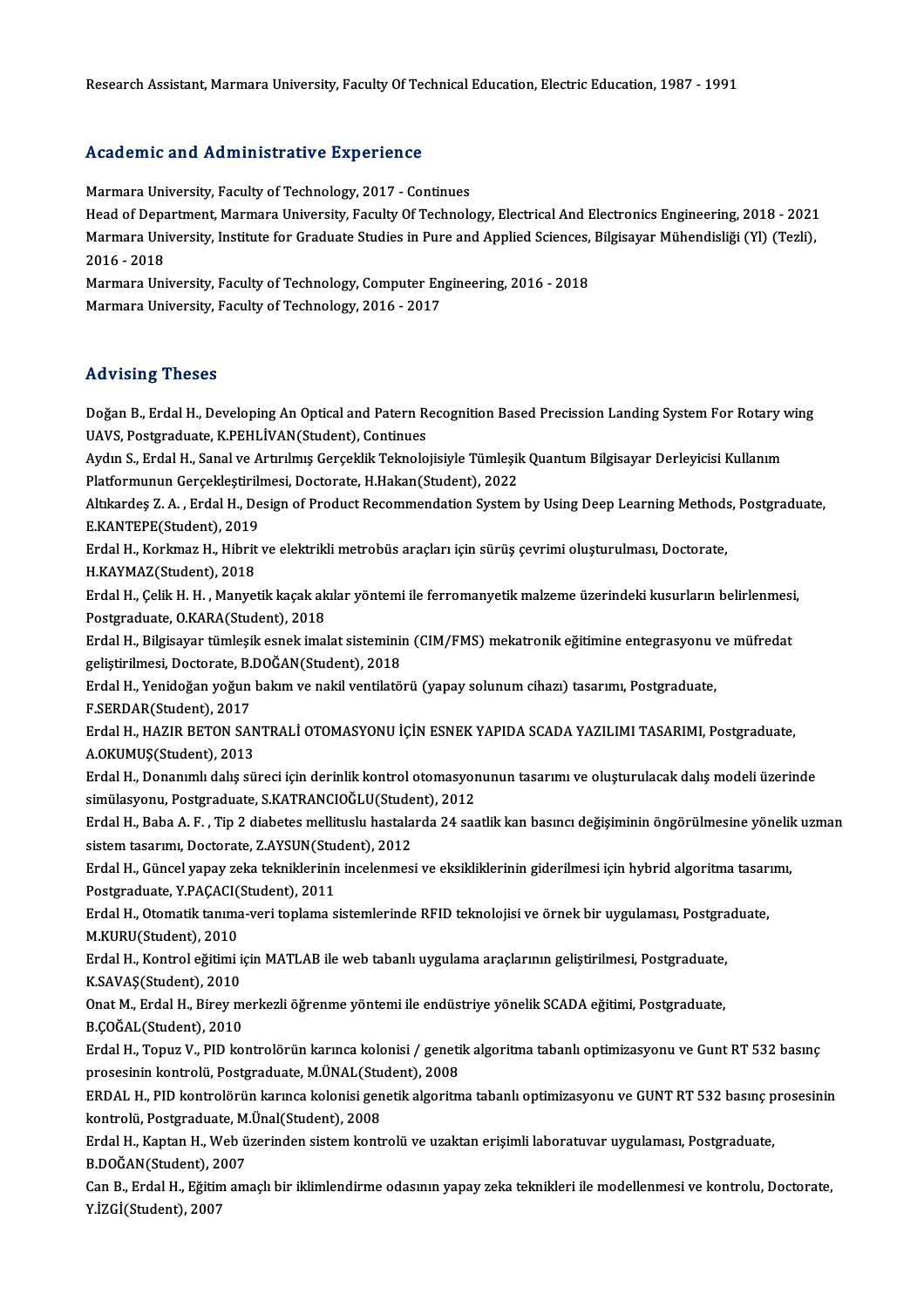Güney K. R. İ. , Erdal H., Hibrid güç üretim sisteminin modellenmesi, analizi ve neuro-fuzzy kontrolör kullanılarak sistem<br>Performansunn ivilestirilmesi, Destorate V.OČUZ(Student), 2007 Güney K. R. İ. , Erdal H., Hibrid güç üretim sisteminin modellenmes<br>performansının iyileştirilmesi, Doctorate, Y.OĞUZ(Student), 2007<br>Tungala K., Erdal H., MBS modüler ünetim sisteminin bilgisever de Güney K. R. İ. , Erdal H., Hibrid güç üretim sisteminin modellenmesi, analizi ve neuro-fuzzy kontrolör kullanılarak s<br>performansının iyileştirilmesi, Doctorate, Y.OĞUZ(Student), 2007<br>Tunçalp K., Erdal H., MPS modüler üreti performansının iyileştirilmesi, Doctorate, Y.OĞUZ(Student), 2007<br>Tunçalp K., Erdal H., MPS modüler üretim sisteminin bilgisayar destekli gerçek zamanlı kontrolü ve teknik eğitime<br>uygulanması, Doctorate, S.TAŞKIN(Student), Tunçalp K., Erdal H., MPS modüler üretim sisteminin bilgisayar destekli gerçek zamanlı kontrolü v<br>uygulanması, Doctorate, S.TAŞKIN(Student), 2007<br>Erdal H., Servo motorlar ve örnek bir uygulama tasarımı, Postgraduate, O.HAN

uygulanması, Doctorate, S.TAŞKIN(Student), 2007<br>Erdal H., Servo motorlar ve örnek bir uygulama tasarımı, Postgraduate, O.HANCI(Student), 2007<br>Baba A. F. , Erdal H., Matlab-SIMULINK + PIC tabanlı bulanık mantık denetleyici Erdal H., Servo motorlar ve örnek bir uygulama tasarımı, Postaba<br>Baba A. F. , Erdal H., Matlab-SIMULINK + PIC tabanlı bulanık<br>kontrolu uygulması, Postgraduate, Y.BOLAT(Student), 2006<br>Erdal H. Bir odanın akıllı bale getiril Baba A. F. , Erdal H., Matlab-SIMULINK + PIC tabanlı bulanık mantık denetleyici tasarımı ve gerç<mark>ı</mark><br>kontrolu uygulması, Postgraduate, Y.BOLAT(Student), 2006<br>Erdal H., Bir odanın akıllı hale getirilmesi ve uygulaması, Postg kontrolu uygulması, Postgraduate, Y.BOLAT(Student), 2006<br>Erdal H., Bir odanın akıllı hale getirilmesi ve uygulaması, Postgraduate, Ö.ÇELİK(Student), 2006<br>Temiz İ., Erdal H., Faz değiştirici malzeme (PCM) kullanılarak trans Erdal H., Bir odanın akıllı hale geti:<br>Temiz İ., Erdal H., Faz değiştirici m<br>E.BÜYÜKBIÇAKCI(Student), 2006<br>Erdal H., Elektrik kumanda teknikl

Temiz İ., Erdal H., Faz değiştirici malzeme (PCM) kullanılarak transformatörlerin soğutulması, Postgraduate,<br>E.BÜYÜKBIÇAKCI(Student), 2006<br>Erdal H., Elektrik kumanda teknikleri dersinin uygulamalarında kullanılacak bir sim E.BÜYÜKBIÇAKCI(Student), 2006<br>Erdal H., Elektrik kumanda teknikleri dersinin uygulamalarında kullanılacak bir simülatör tasarımı, Postgraduate,<br>V.HALLIYEV(Student), 2005

Erdal H., Adlı M. A., Mobil robot çalışma presipleri ve mobil robot uygulaması, Postgraduate, A.ATEŞ(Student), 2004 V.HALLIYEV(Student), 2005<br>Erdal H., Adlı M. A. , Mobil robot çalışma presipleri ve mobil robot uygulaması, Postgraduate, A.ATEŞ(Student<br>ERDAL H., Mobil robot çalışma prensipleri ve mobil robot uygulaması, Postgraduate, A.A Erdal H., Adlı M. A. , Mobil robot çalışma presipleri ve mobil robot uygulaması, Postgraduate, A.ATEŞ(Student), 20<br>ERDAL H., Mobil robot çalışma prensipleri ve mobil robot uygulaması, Postgraduate, A.Ateş(Student), 2004<br>Er ERDAL H., Mobil robot ça<br>Erdal H., Baba A. F. , Gunt<br>Ö.YAŞAR(Student), 2004<br>Erdal H. Makatranik dan

Erdal H., Baba A. F. , Gunt RT 522 akış eğitim setinin MATLAB ile gerçek zamanlı (real-time) kontro, Postgraduate,<br>Ö.YAŞAR(Student), 2004<br>Erdal H., Mekatronik donanımlı içten yanmalı motorlarda hava akış ölçerlerle hava kü Ö.YAŞAR(Student), 2004<br>Erdal H., Mekatronik donanımlı içten yanmalı motorlarda ha<br>karışımı teşkili, Postgraduate, E.YURDAGÜL(Student), 2003 karışımı teşkili, Postgraduate, E.YURDAGÜL(Student), 2003<br>Jury Memberships

Appointment Academic Staff, Appointment Academic Staff, Marmara Üniversitesi, February, 2021 Appointment Academic Staff, Appointment Academic Staff, Marmara Üniversitesi, February, 2021<br>Appointment Academic Staff, Appointment Academic Staff, Marmara Üniversitesi, February, 2021<br>Appointment Academic Staff, Appointm Appointment Academic Staff, Appointment Academic Staff, Marmara Üniversitesi, February, 2021<br>Appointment Academic Staff, Appointment Academic Staff, Marmara Üniversitesi, February, 2021<br>Appointment Academic Staff, Appointm Appointment Academic Staff, Appointment Academic Staff, Marmara Üniversitesi, February, 2021<br>Appointment Academic Staff, Appointment Academic Staff, Milli Savunma Üniversitesi, February, 2021<br>Appointment Academic Staff, Ap Appointment Academic Staff, Appointment Academic Staff, Milli Savunma Üniversitesi, Febru<br>Appointment Academic Staff, Appointment Academic Staff, Milli Savunma Üniversitesi, Febru<br>Appointment Academic Staff, Appointment Ac Appointment Academic Staff, Appointment Academic Staff, Milli Savunma Üniversitesi, Febru<br>Appointment Academic Staff, Appointment Academic Staff, Marmara Üniversitesi, July, 2019<br>Appointment Academic Staff, Appointment Aca Appointment Academic Staff, Appointment Academic Staff, Marmara Üniversitesi, July, 2019<br>Appointment Academic Staff, Appointment Academic Staff, Marmara Üniversitesi, July, 2019<br>Appointment Academic Staff, Appointment Acad Appointment Academic Staff, Appointment Academic Staff, Kocaeli Üniversitesi, February, 2019 Appointment Academic Staff, Appointment Academic Staff, Milli Savunma Üniversitesi, December, 2018 Appointment Academic Staff, Appointment Academic Staff, Kocaeli Üniversitesi, February, 2019<br>Appointment Academic Staff, Appointment Academic Staff, Milli Savunma Üniversitesi, December, 2018<br>Appointment Academic Staff, Ap Appointment Academic Staff, Appointment Academic Staff, Milli Savunma Üniversitesi, December, 2018<br>Appointment Academic Staff, Appointment Academic Staff, Aydın Adnan Menderes Üniversitesi, August, 201<br>Appointment Academic Appointment Academic Staff, Appointment Academic Staff, Bandırma Onyedi Eylül Üniversitesi, April, 2018<br>Appointment Academic Staff, Appointment Academic Staff, Bandırma Onyedi Eylül Üniversitesi, February, 2018 Appointment Academic Staff, Appointment Academic Staff, Bandırma Onyedi Eylül Üniversitesi, April, 20<br>Appointment Academic Staff, Appointment Academic Staff, Bandırma Onyedi Eylül Üniversitesi, Februar<br>Appointment Academic Appointment Academic Staff, Appointment Academic Staff, Bandırma Onyedi Eylül Üniversitesi,<br>Appointment Academic Staff, Appointment Academic Staff, Afyon Kocatepe Üniversitesi, Januar<br>Appointment Academic Staff, Appointmen Appointment Academic Staff, Appointment Academic Staff, Afyon Kocatepe Üniversitesi, January, 2018<br>Appointment Academic Staff, Appointment Academic Staff, Kocaeli Üniversitesi, January, 2018<br>Appointment Academic Staff, App

# Appointment Academic Starl, Appointment Academic Starl, Manisa Celar Bayar Universitest, Ja<br>Articles Published in Journals That Entered SCI, SSCI and AHCI Indexes

- rticles Published in Journals That Entered SCI, SSCI and AHCI Indexes<br>I. Designing a virtual reality programming environment for quantum computers<br>Cana H, H, Aydu S, Erdal H I. Designing a virtual reality programming environment for quantum computers Genc H.H., Aydın S., Erdal H. COMPUTER APPLICATIONS IN ENGINEERING EDUCATION, 2021 (Journal Indexed in SCI)
- II. The Role of the Maker Movement in Engineering Education: Student Views on Key Issues of Makerspace Environment The Role of the Maker Movement in Engineer<br>Makerspace Environment<br>DOĞAN B., DOĞAN B., ÜLKÜ E. E. , BAŞ A., ERDAL H.<br>INTERNATIONAL JOURNAL OF ENGINEERING EDUC

INTERNATIONAL JOURNAL OF ENGINEERING EDUCATION, vol.36, no.4, pp.1161-1169, 2020 (Journal Indexed in<br>SCI) DOĞ.<br>INTE<br>SCI)<br>A.TS INTERNATIONAL JOURNAL OF ENGINEERING EDUCATION, vol.36, no.4, pp.1161-1169, 2020 (Journal Indexed in<br>SCI)<br>III. A review of commercial electric vehicle charging methods Tıcarı elektrıklı araç şarj yöntemlerının<br>IN. A review

SCI)<br>A review of<br>ıncelenmesı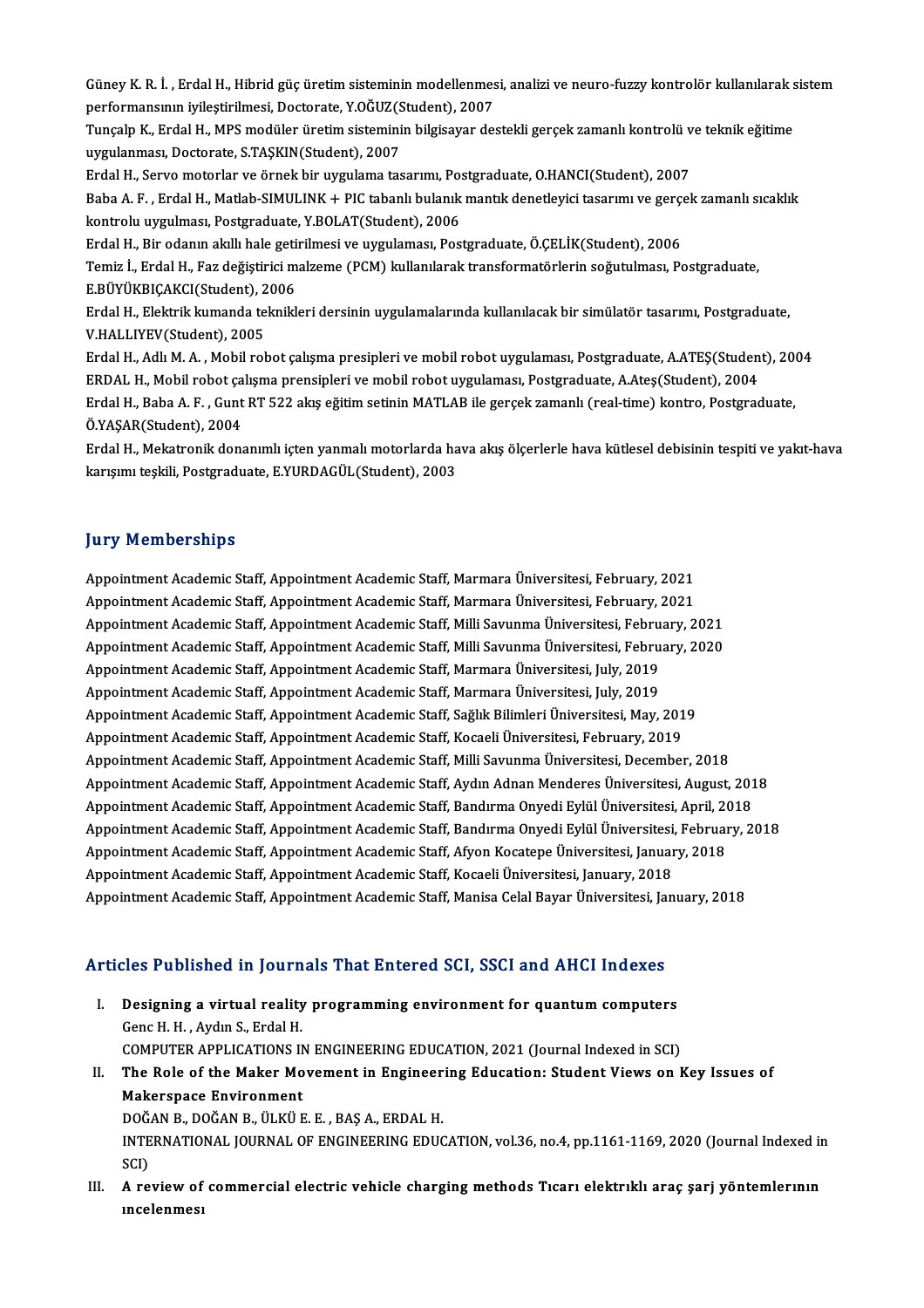TERZİ Ü.K., Ilhan H.E., Kaymaz H., ERDAL H., Çalik H.

Promet - Traffic - Traffico, vol.32, no.2, pp.291-307, 2020 (Journal Indexed in SCI)

TERZİ Ü. K. , Ilhan H. E. , Kaymaz H., ERDAL H., Çalik H.<br>Promet - Traffic - Traffico, vol.32, no.2, pp.291-307, 2020 (Journal Indexed in SCI)<br>IV. Development of a driving cycle for Istanbul bus rapid transit based on Promet - Traffic - Traffico, vol.3<br>Development of a driving cy<br>stratified sampling method<br>Kaymar H, KORKMAZ H, ERDA Development of a driving cycle<br>stratified sampling method<br>Kaymaz H., KORKMAZ H., ERDAL H.<br>Transportation Boscarsh Part D. Tr stratified sampling method<br>Kaymaz H., KORKMAZ H., ERDAL H.<br>Transportation Research Part D: Transport and Environment, vol.75, pp.123-135, 2019 (Journal Indexed in SCI)

Kaymaz H., KORKMAZ H., ERDAL H.<br>Transportation Research Part D: Transport and Environment, vol.75, pp.123-135, 2019 (Journal Indexed in<br>V. A novel method for dipper/non-dipper pattern classification in hypertensive and Transpor<br>**A** novel<br>patients<br>Altkordes A novel method for dipper/non-dipper pattern classification<br>patients<br>Altıkardeş Z.A. , Kayikli A., Korkmaz H., Erdal H., Baba A. F. , Fak A. S.<br>TECHNOLOCY AND HEALTH CAPE vol 27–2019 (Journal Indoved in

patients<br>Altıkardeş Z. A. , Kayikli A., Korkmaz H., Erdal H., Baba A. F. , Fak A. S.<br>TECHNOLOGY AND HEALTH CARE, vol.27, 2019 (Journal Indexed in SCI)

Altıkardeş Z. A. , Kayikli A., Korkmaz H., Erdal H., Baba A. F. , Fak A. S.<br>TECHNOLOGY AND HEALTH CARE, vol.27, 2019 (Journal Indexed in SCI)<br>VI. A New Approach for Transformer Cooling Systems: Application of Phase Change TECHNOLOGY AND HEALTH CARE, vol.27, 2019 (Journal<br>**A New Approach for Transformer Cooling Systems**<br>BÜYÜKBIÇAKCI E., TEMİZ İ., ERDAL H., BÜYÜKBIÇAKCI Z.<br>ACTA BUYSICA BOLONICA A vol.137, no.4, nn.1013, 1015 A New Approach for Transformer Cooling Systems: Application of Phase Chan<br>BÜYÜKBIÇAKCI E., TEMİZ İ., ERDAL H., BÜYÜKBIÇAKCI Z.<br>ACTA PHYSICA POLONICA A, vol.127, no.4, pp.1013-1015, 2015 (Journal Indexed in SCI)<br>EXPERIMENT BÜYÜKBIÇAKCI E., TEMİZ İ., ERDAL H., BÜYÜKBIÇAKCI Z.<br>ACTA PHYSICA POLONICA A, vol.127, no.4, pp.1013-1015, 2015 (Journal Indexed in SCI)<br>VII. EXPERIMENT-BASED DETERMINATION of DC MOTOR PARAMETERS and OPTIMIZATION of

# ACTA PHYSICA POLONICA A, vol.127, no.4, pp.1013-1015, 2015 (Journal Indexed in SCI)<br>EXPERIMENT-BASED DETERMINATION of DC MOTOR PARAMETERS and OPTIM<br>PARAMETER DETERMINATION RESULTS<br>Erdal H., Doğan B. EXPERIMENT-BA<br>PARAMETER DE<br>Erdal H., Doğan B.<br>JOUPMAL OF THE PARAMETER DETERMINATION RESULTS<br>Erdal H., Doğan B.<br>JOURNAL OF THE FACULTY OF ENGINEERING AND ARCHITECTURE OF GAZI UNIVERSITY, vol.27, pp.589-598,<br>2012 (Journal Indoved in SCI) Erdal H., Doğan B.<br>JOURNAL OF THE FACULTY OF<br>2012 (Journal Indexed in SCI)<br>Trajastary trasking perform

- 2012 (Journal Indexed in SCI)<br>VIII. Trajectory tracking performance comparison between genetic algorithm and ant colony optimization 2012 (Journal Indexed in SCI)<br>Trajectory tracking performance comparison b<br>for PID controller tuning on pressure process<br><sup>UNALM EPDALH TOPUZ V</sup> Trajectory tracking perfor<br>for PID controller tuning o<br>ÜNAL M., ERDAL H., TOPUZ V.<br>COMBUTER APRI ICATIONS IN ÜNAL M., ERDAL H., TOPUZ V.<br>COMPUTER APPLICATIONS IN ENGINEERING EDUCATION, vol.20, no.3, pp.518-528, 2012 (Journal Indexed in SCI) UNAL M., ERDAL H., TOPUZ V.<br>COMPUTER APPLICATIONS IN ENGINEERING EDUCATION, vol.20, no.3, pp.518-528, 2012 (Journal Indexed in S<br>IX. Modeling of Hybrid Wind-Gas Power Generation System and Adaptive Neuro-Fuzzy Controll
	- COMPUTER APPLICATIONS IN ENGINE<br>Modeling of Hybrid Wind-Gas Pow<br>Improve the System Performance Modeling of Hybrid Wind-Gas<br>Improve the System Performal<br>OĞUZ Y., GÜNEY K. R. İ. , ERDAL H.<br>COMPUTER APRI ICATIONS IN ENG Improve the System Performance<br>OĞUZ Y., GÜNEY K. R. İ. , ERDAL H.<br>COMPUTER APPLICATIONS IN ENGINEERING EDUCATION, vol.18, no.4, pp.669-683, 2010 (Journal Indexed in SCI) OĞUZ Y., GÜNEY K. R. İ. , ERDAL H.<br>COMPUTER APPLICATIONS IN ENGINEERING EDUCATION, vol.18, no.4, pp.669-683, 2<br>X. Controlling of grid connected photovoltaic lighting system with fuzzy logic<br>SAČI AM S. Flron N. EPDAL H.

# COMPUTER APPLICATIONS IN E<br>Controlling of grid connecte<br>SAĞLAM Ş., Ekren N., ERDAL H.<br>SOLAP ENERCY .vol 94. no 2. nn Controlling of grid connected photovoltaic lighting system with<br>SAĞLAM Ş., Ekren N., ERDAL H.<br>SOLAR ENERGY, vol.84, no.2, pp.256-262, 2010 (Journal Indexed in SCI)<br>System Control Through the Internet and a Bomete Assess La SAĞLAM Ş., Ekren N., ERDAL H.<br>SOLAR ENERGY, vol.84, no.2, pp.256-262, 2010 (Journal Indexed in SCI)<br>XI. System Control Through the Internet and a Remote Access Laboratory Implementation<br>Doğan B., Erdal H. SOLAR ENERGY, vol.84, no.2, pp.256-262, 2010 (Journal Indexed in SCI)

System Control Through the Internet and a Remote Access Laboratory Implementation<br>Doğan B., Erdal H.<br>Lecture Notes In Computer Science, vol.4823, pp.532-541, 2008 (Journal Indexed in SCI Expanded)<br>Dogian of Adontive Noure

# XII. Design of Adaptive Neuro Fuzzy Inference System for Automatic Generation Control of a Multi Area<br>Power Generation System Lecture Notes In Computer Sci<br>Design of Adaptive Neuro<br>Power Generation System<br>Očuz v. Cünev v. p. i. EPDA

OĞUZ Y.,GÜNEYK.R. İ. ,ERDALH.

WSEAS Transactions on Power Systems, vol.4, pp.73-80, 2007 (Journal Indexed in SCI Expanded)

# Articles Published in Other Journals

# Tticles Published in Other Journals<br>I. YAPAY ZEKA TEKNİKLERİ ve UZMAN SİSTEMLERİN KARASAL AKILLI ULAŞIM SİSTEMLERİNİN<br>DENETİMİNDEKILLANIMI XOS TUSHSHOU III OCHON<br>YAPAY ZEKA TEKNİKLERİ<br>DENETİMİNDEKULLANIMI YAPAY ZI<br>DENETIM<br>ERDAL H.<br>Alall Hacı DENETİMİNDEKULLANIMI<br>ERDAL H.<br>Akıllı Ulaşım Sistemleri ve Uygulamaları Dergisi, vol.1, pp.32-39, 2018 (Refereed Journals of Other Institutions)<br>Tehnihataya Test Vöntemleri: Karsılastırmalı Bir Derleme Calısması

- ERDAL H.<br>Akıllı Ulaşım Sistemleri ve Uygulamaları Dergisi, vol.1, pp.32-39, 2018 (Refer<br>II. Tahribatsız Test Yöntemleri: Karşılaştırmalı Bir Derleme Çalışması<br>KARA 0., ÇELİK H. H. , ERDAL H. Akıllı Ulaşım Sistemleri ve Uygula<br>Tahribatsız Test Yöntemleri:<br>KARA O., ÇELİK H. H. , ERDAL H.<br>Marmara Fan Bilimlari Dargisi v Marmara Fen Bilimleri Dergisi, vol.29, pp.82-93, 2017 (Refereed Journals of Other Institutions) KARA O., ÇELİK H. H. , ERDAL H.<br>Marmara Fen Bilimleri Dergisi, vol.29, pp.82-93, 2017 (Refereed Journals of Other Institutions)<br>III. THE FUTURE OF INTELLIGENCE TRANSPORTATION SYSTEMS ECONOMICAL AND ENVIRONMENTAL<br>RENEFI
- Marmara Fe<br><mark>THE FUTU</mark><br>BENEFITS<br>TEVTAS M THE FUTURE OF INTELLIGEN<mark>C</mark><br>BENEFITS<br>TEKTAŞ M., KOKMAZ K., ERDAL H.<br>PISS Ballan Journal of Social Scien

BENEFITS<br>TEKTAŞ M., KOKMAZ K., ERDAL H.<br>BJSS Balkan Journal of Social Sciences, 2016 (Refereed Journals of Other Institutions)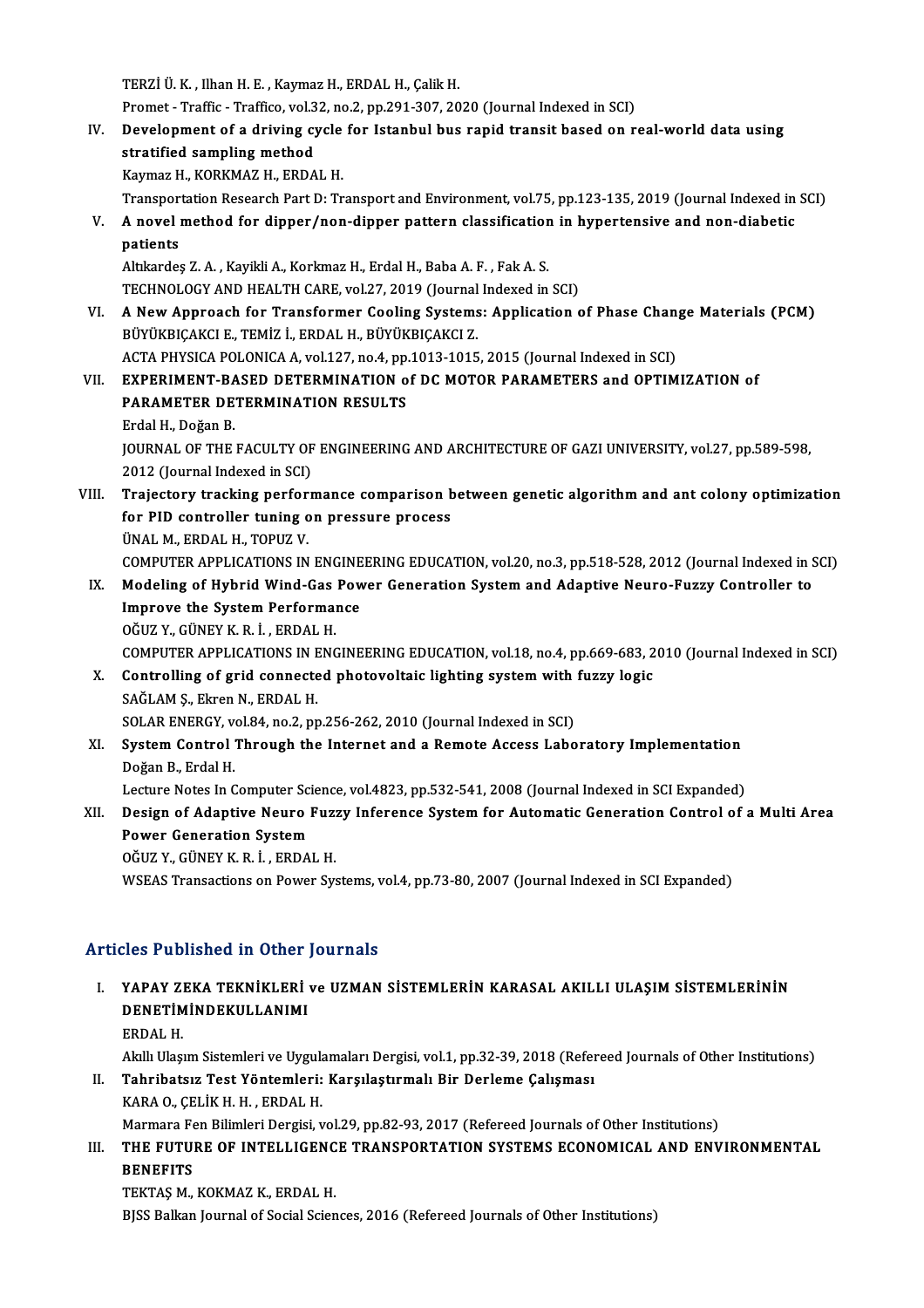- IV. Performance evaluation of classification algorithms by excluding themost relevant attributes for Performance evaluation of classification algorithms by exclu<br>dipper non dipper pattern estimation in Type 2 DM patients Performance evaluation of classification algorithms<br>dipper non dipper pattern estimation in Type 2 DM<br>Altıkardeş Z.A., Erdal H., Baba A.F., Fak A.S., Korkmaz H.<br>International Journal of Computer Information Systems on dipper non dipper pattern estimation in Type 2 DM patients<br>Altıkardeş Z. A. , Erdal H., Baba A. F. , Fak A. S. , Korkmaz H.<br>International Journal of Computer Information Systems and Industrial Management Applications, vol. Altıkardeş Z. A. , Erdal H., Baba A. F. , Fak A. S. , Kork<br>International Journal of Computer Information Syste<br>256, 2016 (Refereed Journals of Other Institutions)<br>Design and Simulation of A.LOC Bebust Contr 256, 2016 (Refereed Journals of Other Institutions)
- V. Design and Simulation of A LQG Robust Controller For An Electrical Power System OGUZ Y., ERDAL H., TASKIN S. Design and Simulation of A LQG Robust Controller For An Electrical Power System<br>OĞUZ Y., ERDAL H., TAŞKIN S.<br>ISTANBUL UNIVERSITY-JOURNAL OF ELECTRICAL AND ELECTRONICS ENGINEERING, vol.8, pp.693-703, 2008<br>(Befereed Journals OĞUZ Y., ERDAL H., TAŞKIN S.<br>ISTANBUL UNIVERSITY-JOURNAL OF ELE<br>(Refereed Journals of Other Institutions)<br>Makatranik Dananımlı İstan Yanmalı ISTANBUL UNIVERSITY-JOURNAL OF ELECTRICAL AND ELECTRONICS ENGINEERING, vol.8, pp.693-703, 2008<br>(Refereed Journals of Other Institutions)<br>VI. Mekatronik Donanımlı İçten Yanmalı Benzinli Motorların Performans Değerlendirmele
- (Refereed Journals of Other Institution<br>Mekatronik Donanımlı İçten Yanı<br>ve Donanım Sisteminin Tasarımı<br>VUPDACÜLE FRDALH PARA A E Mekatronik Donanımlı İçten Yan<br>ve Donanım Sisteminin Tasarımı<br>YURDAGÜL E., ERDAL H., BABA A. F.<br>Politelmik Dergisi yol 8,2005 (Other ve Donanım Sisteminin Tasarımı<br>PURDAGÜL E., ERDAL H., BABA A. F.<br>Politeknik Dergisi, vol.8, 2005 (Other Refereed National Journals)

# Books&Book Chapters

I. Optimization of PID Control ers Using Ant Colony and Genetic Algorithms Unal M., Ak A., Topuz V., Erdal H.<br>Ünal M., Ak A., Topuz V., Erdal H.<br>Saningen London (Berlin , Dordn Optimization of PID Controllers Using .<br>Ünal M., Ak A., Topuz V., Erdal H.<br>Springer, London/Berlin , Dordrecht, 2013 Springer, London/Berlin , Dordrecht, 2013<br>Refereed Congress / Symposium Publications in Proceedings

efereed Congress / Symposium Publications in Proceedings<br>I. A Novel Approach to the Implementation of Cloud Based Quantum Programming Platforms in VR A Novel Appr<br>Environment<br>Cons H H Ave Environment<br>Genç H. H. , Aydın S., Erdal H.

Environment<br>Genç H. H. , Aydın S., Erdal H.<br>2020 Innovations in Intelligent Systems and Applications Conference (ASYU), İstanbul, Turkey, 15 - 17 October **Genç H. H. , A<br>2020 Innovat<br>2020, pp.1-6<br>Product Boo** 2020 Innovations in Intelligent Systems and Applications Conference (ASYU), İstanbul, Turkey, 15 - 17 October<br>2020, pp.1-6<br>II. Product Recommendation System with Explicit Feedback Using Deep Learning Methods Açik Geri<br>Bild

- 2020, pp.1-6<br>Product Recommendation System with Explicit Feedback Using Deep<br>Bildirim ile Derin Öğrenme Yöntemi Kullanilarak Ürün Öneri Sistemi<br>Kantape E. Altkandes Z.A., Erdal H Product Recommendation Syster<br>Bildirim ile Derin Öğrenme Yönt<br>Kantepe E., Altıkardeş Z.A. , Erdal H.<br>2020 Innevytione in Intelligent Syste Bildirim ile Derin Öğrenme Yöntemi Kullanilarak Ürün Öneri Sistemi<br>Kantepe E., Altıkardeş Z. A. , Erdal H.<br>2020 Innovations in Intelligent Systems and Applications Conference, ASYU 2020, İstanbul, Turkey, 15 - 17 October<br>2 Kante<br>2020<br>2020<br>vü*v*s 2020 Innovations in Intelligent Systems and Applications Conference, ASYU 2020, İstanbul, Turkey, 15 - 17 (2020)<br>III. YÜKSEK HASSASİYETLİ KAYAN NOKTA SAYI HESAPLAMALARINDA BULUT TEMELLİ QUANTUM<br>PU CİSAYAR PROCRAMI AMA BI A
- 2020<br>YÜKSEK HASSASİYETLİ KAYAN NOKTA SAYI HESAPLAMALARININ KULLANIMI<br>BİLGİSAYAR PROGRAMLAMA PLATFORMLARININ KULLANIMI YÜKSEK HASSASİYETLİ KA<br>BİLGİSAYAR PROGRAMLA<br>Genç H. H. , Aydın S., Erdal H.<br>4. HI HSLARARASI MARMARA BİLGİSAYAR PROGRAMLAMA PLATFORMLARININ KULLANIMI<br>Genç H. H. , Aydın S., Erdal H.<br>4. ULUSLARARASI MARMARA FEN BİLİMLERİ KONGRESİ, Kocaeli, Turkey, 19 - 20 June 2020, vol.3, pp.387-397<br>Design of Virtual Beality Provyear Plat

Genç H. H. , Aydın S., Erdal H.<br>1. ULUSLARARASI MARMARA FEN BİLİMLERİ KONGRESİ, Kocaeli, Turkey, 19 - 20 June 2020, vol.3, pp.387-397<br>1. Design of Virtual Reality Browser Platform for Programming of Quantum Computers via V 4. ULUSLARARASI MARMARA<br>Design of Virtual Reality l<br>Genç H. H. , Aydın S., Erdal H.<br>2nd International Congress e Design of Virtual Reality Browser Platform for Programming of Quantum Computers via VR Hea<br>Genç H. H. , Aydın S., Erdal H.<br>2nd International Congress on Human-Computer Interaction, Optimization and Robotic Applications, An

Genç H. H. , Aydın S., Erdal H.<br>2nd International Congress on Human-Computer Interaction, Optimization and Robotic Applications, Ankara,<br>Turkey, 26 - 27 June 2020 2nd International Congress on Human-Computer Interaction, Optimization and Robotic Applications, Ankara,<br>Turkey, 26 - 27 June 2020<br>V. SİNİRSEL HESAPLAMA ÇUBUĞUNUN MİNİ-BİLGİSAYAR ORTAMINDA KOŞTURULAN DERİN SİNİR<br>AĞLARI UYC

Turkey, 26 - 27 June 2020<br>SİNİRSEL HESAPLAMA ÇUBUĞUNUN MİNİ-BİLGİSA<br>AĞLARI UYGULAMASINA ETKİSİNİN İNCELENMESİ<br>Tivreki E. Değen B. Erdel H SİNİRSEL HESAPLAMA ÇU<br>AĞLARI UYGULAMASINA<br>Tiryaki F., Doğan B., Erdal H.<br>2. INTERNATIONAL CONEER AĞLARI UYGULAMASINA ETKİSİNİN İNCELENMESİ<br>Tiryaki F., Doğan B., Erdal H.<br>2. INTERNATIONAL CONFERENCE ON MATERIALS SCIENCE, MECHANICAL AND AUTOMOTIVE ENGINEERINGS<br>AND TECHNOLOCY IN GARRADOCLA Newsebir Turkeyi 21, 22 kms 201

Tiryaki F., Doğan B., Erdal H.<br>2. INTERNATIONAL CONFERENCE ON MATERIALS SCIENCE, MECHANICAL AND AU<br>AND TECHNOLOGY IN CAPPADOCIA, Nevşehir, Turkey, 21 - 23 June 2019, pp.1330<br>A Novel Method for Dinner (non-Dinner Pettern-Br 2. INTERNATIONAL CONFERENCE ON MATERIALS SCIENCE, MECHANICAL AND AUTOMOTIVE ENGINEERI<br>AND TECHNOLOGY IN CAPPADOCIA, Nevşehir, Turkey, 21 - 23 June 2019, pp.1330<br>VI. A Novel Method for Dipper/non-Dipper Pattern Prediction i

AND TECHNOLOGY IN CAPPADOCIA, Nevşehir, Turkey, 21 - 23 June 2019, pp.1330<br>VI. A Novel Method for Dipper/non-Dipper Pattern Prediction in Hypertension and non-Diabetic<br>Patients

ALTIKARDEŞ Z. A., Kayıklı A., KORKMAZ H., ERDAL H., BABA A. F., FAK A. S.

The 7th International Conference on Biomedical Engineering and Biotechnology, Nanjing, China, 22 - 25 October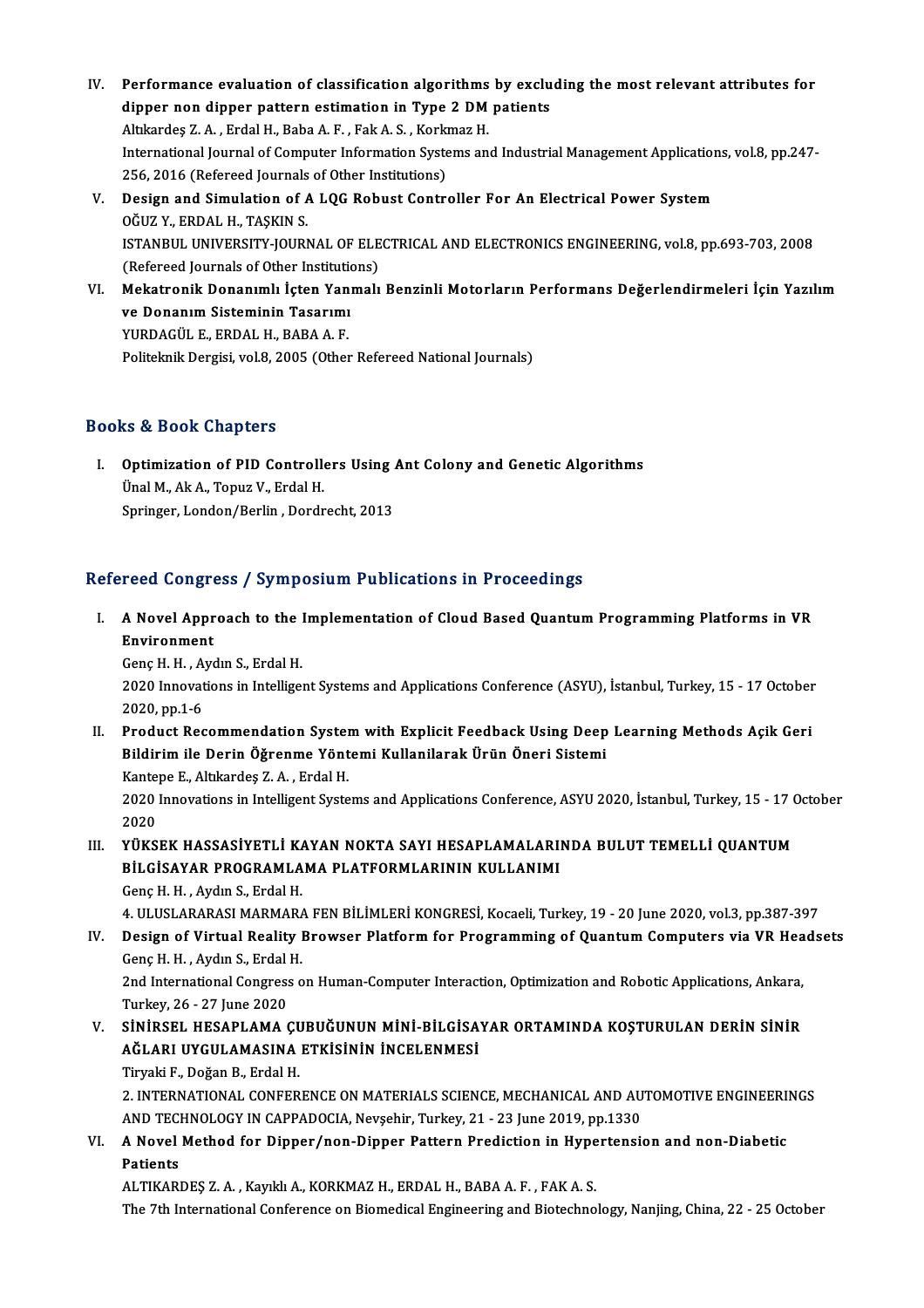2018

2018<br>VII. Design, Modelling, Prototyping and Closed Loop Control of a Mechanical Ventilator for Newborn<br>Rabies 2018<br>Design,<br>Babies<br>SAVIN E Design, Modelling, <mark>F</mark><br>Babies<br>SAYIN F. S. , ERDAL H.<br>CELT 2019 Eth Interna

Babies<br>SAYIN F. S. , ERDAL H.<br>CEIT 2018 6th International Conference on Control Engineering and Information Technology, 25 - 27 October<br>2018 SAYIN<br>CEIT 2<br>2018<br>Traie CEIT 2018 6th International Conference on Control Engineering and Information Technology, 25 - 27 October<br>2018<br>VIII. Trajectory Tracking Fuzzy Logic Controller Design and Implementation for Mechanical Ventilation<br>Devis

2018<br>Trajecto<br>Devices<br>Saun E.S Trajectory Tracking Fuzzy Logi<br>Devices<br>Sayın F. S. , Kamışlıoğlu M., Erdal H.<br>Eth International Conference en Co

Devices<br>Sayın F. S. , Kamışlıoğlu M., Erdal H.<br>5th International Conference on Computational and Experimental Science and Engineering, Antalya, Turkey, 12 -<br>16 Osteber 2018 Sayın F. S. , Kamış<br>5th International<br>16 October 2018<br>Contrifugal Plat 5th International Conference on Computational and Experimental Science and Engineering, Antalya, Turkey<br>16 October 2018<br>IX. Centrifugal Blower Design, CFD Analysis, and Prototyping for Portable Mechanical Ventilators<br>SAVIN

16 October 2018<br>IX. Centrifugal Blower Design, CFD Analysis, and Prototyping for Portable Mechanical Ventilators<br>SAYIN F. S., ERDAL H., ATMACA M. Centrifugal Blower Design, CFD Analysis, and Prototyping for Portable Mechanical Ve<br>SAYIN F. S. , ERDAL H., ATMACA M.<br>1st International Conference on Physical Chemistry and Functional Materials, 19 - 21 June 2018<br>Real Time

# SAYIN F. S., ERDAL H., ATMACA M.<br>1st International Conference on Physical Chemistry and Functional Materials, 19 - 21 Ju<br>X. Real Time Fuzzy Control Implemantation for Mechanical Ventilation Devices<br>SAVIN E.S. KAMISLIOČLUM, 1st International Conference on Physical<br>Real Time Fuzzy Control Implemant:<br>SAYIN F. S., KAMIŞLIOĞLU M., ERDAL H.<br>1st International Conference on Physical Real Time Fuzzy Control Implemantation for Mechanical Ventilation Devices<br>SAYIN F. S. , KAMIȘLIOĞLU M., ERDAL H.<br>1st International Conference on Physical Chemistry and Functional Materials, 19 - 21 June 2018<br>Velidation of SAYIN F. S., KAMIŞLIOĞLU M., ERDAL H.<br>1st International Conference on Physical Chemistry and Ful<br>XI. Validation of Compact Hybrid System for City Buses<br>Kaymaz H., ERDAL H.

# 1st International Cons<br>**Validation of Comp**<br>Kaymaz H., ERDAL H.<br>1. INTERNATIONAL C

Validation of Compact Hybrid System for City Buses<br>Kaymaz H., ERDAL H.<br>1. INTERNATIONAL CONFERENCE ON INTELLIGENT TRANSPORTATION SYSTEMS BANU – ITSC' 18, 19 - 21 April<br>2018 Kayma<br>1. INT<br>2018<br>Conn 1. INTERNATIONAL CONFERENCE ON INTELLIGENT TRA<br>2018<br>XII. Connected and Autonomous Commericial Vehicle<br>Kaumaz H. EPDAL H.

# 2018<br>XII. Connected and Autonomous Commericial Vehicle<br>Kaymaz H., ERDAL H.

Connected and Autonomous Commericial Vehicle<br>Kaymaz H., ERDAL H.<br>1. INTERNATIONAL CONFERENCE ON INTELLIGENT TRANSPORTATION SYSTEMS BANU – ITSC' 18, 19 - 21 April<br>2018 Kayma<br>1. INT<br>2018<br>Chara 1. INTERNATIONAL CONFERENCE ON INTELLIGENT TRANSPORTATION SYSTEMS BANU – ITSC' 18, 19 - 21 Apri<br>2018<br>XIII. Characteristic Driving Parameters of Brt Istanbul and Evaluation of Hybridization/ Electrification<br>Patential

# 2018<br>Charactel<br>Potential<br>Kaumar H Characteristic Driving Paramete<br>Potential<br>Kaymaz H., KORKMAZ H., ERDAL H.<br>1. INTERNATIONAL CONEERENCE C

Potential<br>Kaymaz H., KORKMAZ H., ERDAL H.<br>1. INTERNATIONAL CONFERENCE ON INTELLIGENT TRANSPORTATION SYSTEMS BANU – ITSC' 18, 19 - 21 April<br>2018 Kayma<br>1. INT<br>2018<br>TUF I 1. INTERNATIONAL CONFERENCE ON INTELLIGENT TRANSPORTATION SYSTEMS BANU – ITSC' 18, 19 - 21 Apri<br>2018<br>XIV. THE FUTURE OF INTELLIGENCE TRANSPORTATION SYSTEMS ECONOMICAL AND ENVIRONMENTAL

# 2018<br>THE FUTUI<br>BENEFITS<br>TEVTAS M THE FUTURE OF INTELLIGEN<mark>C</mark><br>BENEFITS<br>TEKTAŞ M., Korkmaz K., ERDAL H.<br>ICOMER 2016 International Congr BENEFITS<br>TEKTAŞ M., Korkmaz K., ERDAL H.<br>ICOMEP 2016 International Congress of Management Economy and Policy, 26 - 27 November 2016

TEKTAŞ M., Korkmaz K., ERDAL H.<br>ICOMEP 2016 International Congress of Management Economy and Policy, 26 - 27 November 2016<br>XV. Performance evaluation of classification algorithms by excluding the most relevant attributes f ICOMEP 2016 International Congress of Management Economy and P<br>Performance evaluation of classification algorithms by exclud<br>dipper/non-dipper pattern estimation in Type-2 DM patients<br>ALTIKARDES Z A. ERDAL H. BABA A E. EAK Performance evaluation of classification algorithms by e<br>dipper/non-dipper pattern estimation in Type-2 DM pati<br>ALTIKARDEŞ Z.A., ERDAL H., BABA A.F., FAK A.S., Kokmaz H.<br>15th International Conference on Intelligent Systems dipper/non-dipper pattern estimation in Type-2 DM patients<br>ALTIKARDEŞ Z. A. , ERDAL H., BABA A. F. , FAK A. S. , Kokmaz H.<br>15th International Conference on Intelligent Systems Design and Applications (ISDA), Marrakush, Mor

ALTIKARDEŞ Z. A. , ERDAL H.,<br>15th International Conference<br>December 2015, pp.665-672<br>Liquid Lovel Process Cont 15th International Conference on Intelligent Systems Design and Applications (ISD<br>December 2015, pp.665-672<br>XVI. Liquid Level Process Control with Fuzzy Logic Based Embedded System<br>Colik B. Birtane S. Dikbivik E. EPDAL H

# December 2015, pp.665-672<br>XVI. Liquid Level Process Control with Fuzzy Logic Based Embedded System<br>Celik B., Birtane S., Dikbiyik E., ERDAL H. Liquid Level Process Control with Fuzzy Logic Based Embedded System<br>Celik B., Birtane S., Dikbiyik E., ERDAL H.<br>9th International Conference on Electrical and Electronics Engineering (ELECO), Bursa, Turkey, 26 - 28 Novembe Celik B., Birtane S.,<br>9th International C<br>2015, pp.874-878<br>Bilgiosuar Deste 9th International Conference on Electrical and Electronics Engineer<br>2015, pp.874-878<br>XVII. Bilgisayar Destekli Yenidoğan Akciğer Simülatörü Tasarımı<br>SAVIN E.S. EPDAL H

# 2015, pp.874-878<br>Bilgisayar Destekli !<br>SAYIN F. S. , ERDAL H.<br>TIPTEKNO'15 TIP TEK SAYIN F. S. , ERDAL H.<br>TIPTEKNO'15 TIP TEKNOLOJİLERİ ULUSAL KONGRESİ, Muğla, Turkey, 15 - 18 October 2015 SAYIN F. S. , ERDAL H.<br>TIPTEKNO'15 TIP TEKNOLOJİLERİ ULUSAL KONGRESİ, Muğla, Turkey, 15 - 18 October 2015<br>XVIII. MATLAB Simulink Tabanlı Otomatik Kod Üretimi ve Gömülü Anti Windup PI Denetleyici Tasarımı<br>Sayın E. S. EP

TIPTEKNO'15 TIP TEKNOLOJİLE<br>MATLAB Simulink Tabanlı Ot<br>Sayın F. S. , ERDAL H., DOĞAN B.<br>Otamatik Kantral Ulusal Tanlantı MATLAB Simulink Tabanlı Otomatik Kod Üretimi ve Gömülü Anti Windup PI D<br>Sayın F. S. , ERDAL H., DOĞAN B.<br>Otomatik Kontrol Ulusal Toplantısı, TOK2014, Kocaeli, Turkey, 11 - 13 September 2014<br>A Study te Classify Non Dinney ( XIX. A Study to Classify Non-Dipper/Dipper Blood Pressure Pattern of Type 2014<br>XIX. A Study to Classify Non-Dipper/Dipper Blood Pressure Pattern of Type 2 Diabetes Mellitus Patients

without Holter Device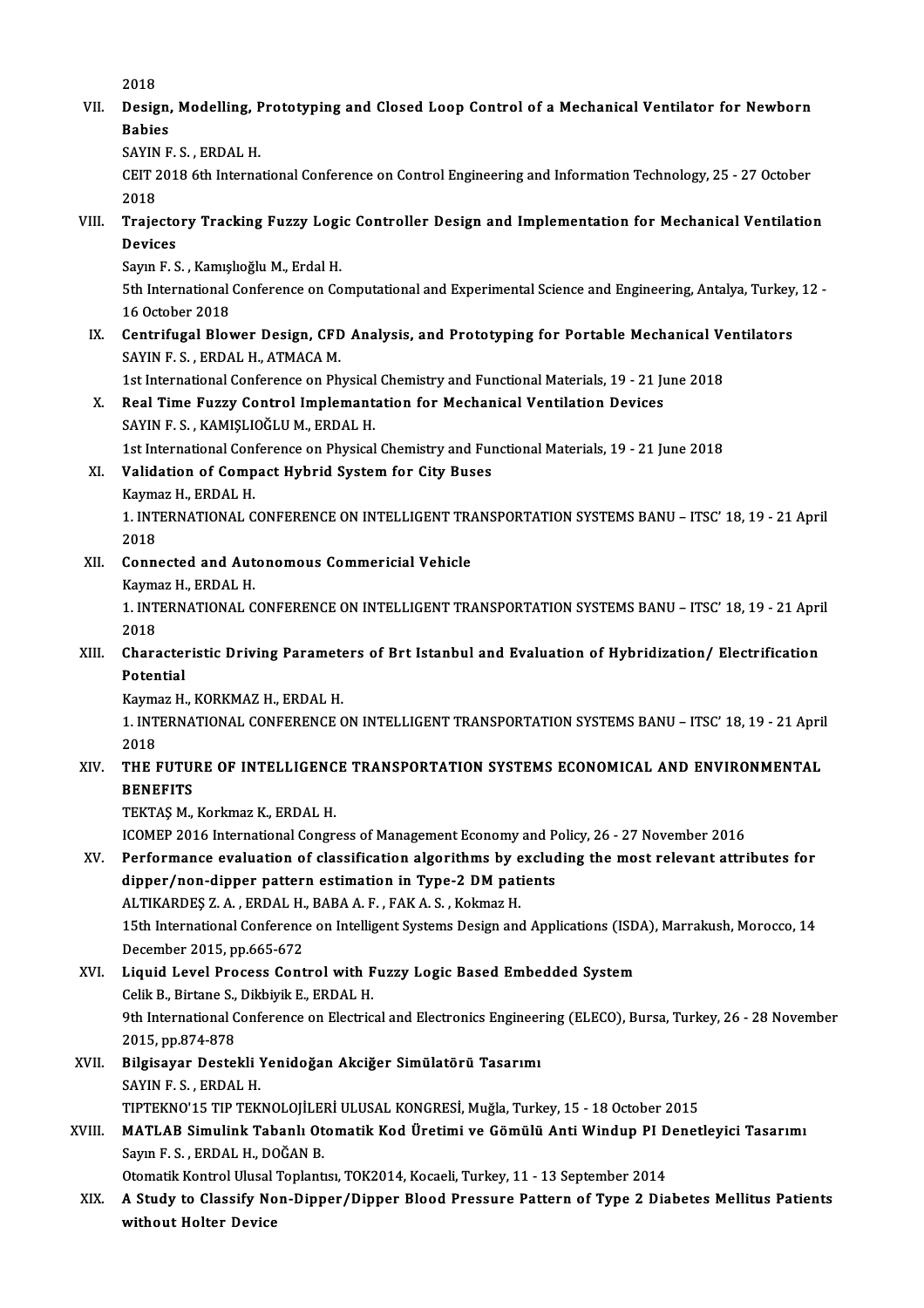|         | ALTIKARDEŞ Z.A., ERDAL H., BABA A.F., Tezcan H., FAK A.S., KORKMAZ H.                                                                                                                                                                         |
|---------|-----------------------------------------------------------------------------------------------------------------------------------------------------------------------------------------------------------------------------------------------|
|         | World Congress on Computer Applications and Information Systems (WCCAIS), Hammamet, Tunisia, 17 - 19<br>January 2014                                                                                                                          |
| XX.     | MATLAB Simulink Response Optimization Aracı ROA ile Kontrolör Katsayılarının Belirlenmesi<br>ERDAL H., DOĞAN B.                                                                                                                               |
|         | Otomatik Kontrol Ulusal Toplantısı ve Sergisi, TOK2013, Malatya, Turkey, 26 - 28 September 2013                                                                                                                                               |
| XXI.    | SCADA Arayüzü Kullanan PLC Destekli ve PID Denetimli Bir HVAC Eğitim Setinin Geliştirilmesi<br>YOLAL M. A., SAVAŞ K., ERDAL H.                                                                                                                |
| XXII.   | Otomatik Kontrol Ulusal Toplantısı 2013 (TOK 2013), Malatya, Turkey, 26 - 28 September 2013, pp.649-654<br>ABPM Ölçümü Olmaksızın Karar Ağaçları Algoritması ile Non Dipper Dipper Öngörüsü<br>ALTIKARDES Z.A., ERDAL H., BABA A.F., FAK A.S. |
|         | IX. Ulusal Tıp Bilişimi Kongresi, Antalya, Turkey, 15 - 17 November 2012                                                                                                                                                                      |
| XXIII.  | Remote Access Control Laboratory Implementation Academic Success Analysis<br>ERDAL H., ERSOY S., DOĞAN B.                                                                                                                                     |
|         | The 6th International Computer and Instructional Technologies Symposium, ICITS2012, Gaziantep, Turkey, 4 - 06<br>October 2012, pp 206                                                                                                         |
| XXIV.   | A Machine Learning Algorithm to Predict Non Dipper Blood Pressure Pattern Without the Use of 24<br><b>Hour Blood Pressure Monitoring</b>                                                                                                      |
|         | ALTIKARDEŞ Z. A., ERDAL H., BABA A. F., BİLGİN D., ONAT F., TOKAY S., DEYNELİ O., HAKAN T., FAK A. S., ÖZENER<br>i c                                                                                                                          |
|         | 8th Mediterranean Meeting on Hypertension and Atherosclerosis International Congress, Muğla, Turkey, 6 - 10<br>April 2011                                                                                                                     |
| XXV.    | Web Based Control Simulations Environment WBCSE for Control Education with MATLAB<br>ÜNAL M., SAVAŞ K., TOPUZ V., ERDAL H.                                                                                                                    |
|         | International Educational Technology Conference (IETC 2010), 01 September 2010                                                                                                                                                                |
| XXVI.   | A modular and low-cost data acquisition card design with multitasking support<br>Katrancioglu S., SAVAŞ K., ERDAL H.                                                                                                                          |
|         | 2nd World Conference on Educational Sciences (WCES-2010), İstanbul, Turkey, 4 - 08 February 2010, vol.2,<br>pp 5266-5270                                                                                                                      |
| XXVII.  | Web Automatic Control Simulation Environment System (ACSES) Designed As A Virtual Tool For<br><b>Control Education</b>                                                                                                                        |
|         | SAVAŞ K., ERDAL H.                                                                                                                                                                                                                            |
|         | World Conference on Educational Sciences 2010 (WCES 2010), İstanbul, Turkey, 4 - 08 February 2010, vol.2,<br>pp.5233-5237                                                                                                                     |
| XXVIII. | An internet-based real-time remote automatic control laboratory for control education<br>Ugur M., SAVAŞ K., ERDAL H.                                                                                                                          |
|         | 2nd World Conference on Educational Sciences (WCES-2010), İstanbul, Turkey, 4 - 08 February 2010, vol.2,<br>pp 5271-5275                                                                                                                      |
| XXIX.   | Interface Design for Automation of the Scanning EMG Method                                                                                                                                                                                    |
|         | Doğan B., Göker İ., Baslo M. B., Erdal H., Ülgen Y.                                                                                                                                                                                           |
|         | 14th National Biomedical Engineering Meeting, İzmir, Turkey, 20 - 22 May 2009, pp.265-266                                                                                                                                                     |
| XXX.    | A simulator for the course of Elecromechanical Control Techniques<br>ERDAL H., Halliyev V.                                                                                                                                                    |
|         | 10th WSEAS International Conference on Automatic Control, Modelling and Simulation, İstanbul, Turkey, 27 - 30<br>May 2008, pp 221-223                                                                                                         |
| XXXI.   | Bağlama Çalan Bir Mekanizmanın Tasarımı ve Gerçekleştirilmesi                                                                                                                                                                                 |
|         | Erişti E, ERDAL H.                                                                                                                                                                                                                            |
| XXXII.  | 4. Otomasyon Sempozyumu, Turkey, 23 - 25 May 2007<br>ISAC Robot Kolunun Yörünge Takibi için PID Kontrolörün Genetik Algoritma İle Optimizasyonu<br>ÜNAL M., ERDAL H., TOPUZ V., ERGÜZEL T. T.                                                 |
|         | Ulusal Teknik Eğitim ve Eğitim Bilimleri Genç Araştırmacılar Sempozyumu (UMES'07), Turkey, 1 - 03 June 2005                                                                                                                                   |
|         |                                                                                                                                                                                                                                               |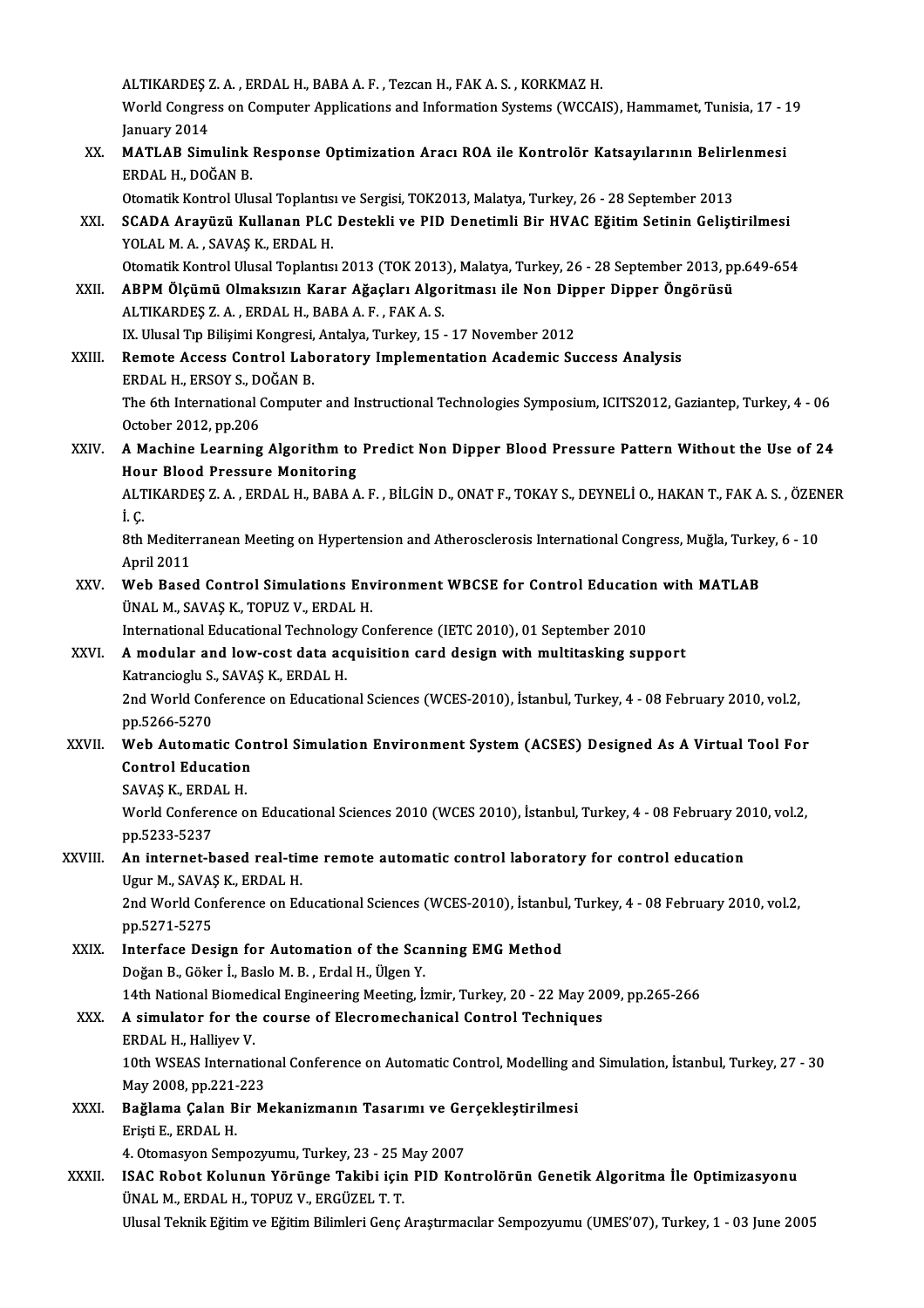| XXXIII.       | PM DC Makina Kullanılarak Bilgisayar Destekli Tako Generatör Tasarımı ve Ölçüm Uygulamaları              |
|---------------|----------------------------------------------------------------------------------------------------------|
|               | ERDAL H., ONAT M.                                                                                        |
|               | V.Ulusal Ölçümbilim Kongresi, Turkey, 9 - 10 October 2003                                                |
| XXXIV.        | Real Time Speed Control Implementation of PM DC Motor Using xPC Target And Simulink<br>ONAT M., ERDAL H. |
|               | 3rd International Advanced Technologies Symposium, 18 - 20 August 2003                                   |
| XXXV.         | A Novel Simulator For Sequential Control Techniques                                                      |
|               | ERDAL H., HALLIYEV V., ONAT M.                                                                           |
|               | 3rd International Advanced Technologies Symposium, 18 - 20 August 2003                                   |
| <b>XXXVI</b>  | Metal Deneklerin Isıl Uzama Miktarı Ölçümüne Yönelik Tasarlanan Sistemde Fırın İçi Sıcaklığın Çok        |
|               | Bölgeli Ve Farklı Şartlara Uyumlu Bulanık Mantık Denetleyici İle Kontrolü                                |
|               | KORKMAZ H., CAN B., ERDAL H.                                                                             |
|               | 3rd International Advanced Technologies Symposium, 18 - 20 August 2003                                   |
| <b>XXXVII</b> | <b>Fuzzy Control of HVAC System</b>                                                                      |
|               | ERDAL H, CAN B                                                                                           |
|               | 3rd International Symposium on Intelligent Manufacturing Systems, 30 - 31 August 2001                    |
| XXXVIII.      | Neurocontrol of Air Speed of HVAC Experimental Room                                                      |
|               | KUZUCUOĞLU A.E., CAN B., ERDAL H.                                                                        |
|               | 3rd International Symposium on Intelligent Manufacturing Systems, Turkey, 30 - 31 August 2001            |
| XXXIX.        | İklimlendirme Odasının Matematik Modeli Ve Simülasyonunun Yapılması                                      |
|               | Taşdelen İ., BABA A. F., ERDAL H., KUZUCUOĞLU A. E.                                                      |
|               | Eleco'2000, Elektrik-Elektronik-Bilgisayar Mühendisliği Sempozyumu, Bursa, Turkey, 8 - 12 November 2000  |
| XL.           | Kapalı Bir Ortam Sıcaklığının Bulanık Kontrolü                                                           |
|               | ERDAL H., KUZUCUOĞLU A. E., BABA A. F., CAN B.                                                           |
|               | 2nd Advanced Technologies Symposium, Turkey, 8 - 10 March 1999                                           |
| XLI.          | Bir İklimlendirme Odasının Kontrol Eğitiminde Kullanılması                                               |
|               | ERDAL H., CAN B., KUZUCUOĞLU A. E.                                                                       |
|               | 1. Mesleki ve Teknik Eğitim Sempozyumu, Karabük, Turkey, 6 - 08 August 1998                              |
| XLII.         | Elektrik Enerjisi Üretim Tesislerinin Çevre Açısından Değerlendirilmesi                                  |
|               | Kentli F, ERDAL H.                                                                                       |
|               | Enerji Ve Çevre Sempozyumu, Turkey, 6 - 08 May 1993                                                      |

# Supported Projects

Supported Projects<br>Erdal H., Başpınar U., Çelik H. H. , Demir Ö., Onat A., TUBITAK Project, 2019 Yılı Marmara Üniversitesi İle CANOVATE A.Ş.<br>İshirliği Sanayi Dektera Projesi 2020, 2024 Bupportou 1199002<br>Erdal H., Başpınar U., Çelik H. H. , Demir Ö., On<br>İşbirliği Sanayi Doktora Projesi, 2020 - 2024<br>Frdal H. Oral B. Aküner M. G. Calar M. TUPI Erdal H., Başpınar U., Çelik H. H. , Demir Ö., Onat A., TUBITAK Project, 2019 Yılı Marmara Üniversitesi İle CANOVATE A.<br>İşbirliği Sanayi Doktora Projesi, 2020 - 2024<br>Erdal H., Oral B., Aküner M. C. , Çakır M., TUBITAK Proj

İşbirliği Sanayi Doktora Projesi, 2020 - 2024<br>Erdal H., Oral B., Aküner M. C. , Çakır M., TUBITAK Project, 2019 Yılı Marmara Üniversitesi ile BEST A.Ş. İşbirliği Sanayi<br>Doktora Projesi, 2020 - 2024 Erdal H., Oral B., Aküner M. C. , Çakır M., TUBITAK Project, 2019 Yılı Marmara Üniversitesi ile BEST A.Ş. İşbirliği Sanayi<br>Doktora Projesi, 2020 - 2024<br>Erdal H., Doğan B., Tiryaki F., Project Supported by Higher Education

Doktora Projesi, 2020 - 2024<br>Erdal H., Doğan B., Tiryaki F., Project Supported by Higher Education Institutions, İ<br>Nesne Belirlenmesi ve GNSS Konum Koordinatlarının Hesaplanması, 2019 - 2020<br>Pararkoğlu S. S., Hartomagrağlu Erdal H., Doğan B., Tiryaki F., Project Supported by Higher Education Institutions, İHA Üzerinden Derin Öğren<br>Nesne Belirlenmesi ve GNSS Konum Koordinatlarının Hesaplanması, 2019 - 2020<br>Pazarlıoğlu S. S. , Hartomacıoğlu S.

Nesne Belirlenmesi ve GNSS Konum Koordinatlarının Hesaplanması, 2019 - 2020<br>Pazarlıoğlu S. S. , Hartomacıoğlu S., Ekici B., Kurt M., Onat A., Usta İ., Sayın C., Kentli A., Erdal H., Akkuş N., et al.,<br>Development Agency, Ma Pazarlıoğlu S. S. , Hartomacıoğlu S., Ekici B., Kurt M., Onat A., Usta İ., Sayın C., Kentli A., Erdal H., Akkuş N., et al.,<br>Development Agency, Marmara Üniversitesi Ürün Geliştirme Merkezi (MÜRGEMER) Kurulumu Projesi, 2018 Development Agency, Marmara Üniversitesi Ürün Geliştirme M<br>Yıldız K., Ülkü E. E. , Buldu A., Erdal H., Demir Ö., Doğan B., Bal A<br>Gömülü Sistemler Laboratuarı ve Altyapı Projesi, 2017 - 2018<br>Erdal H. Savin E. S., Project Su Yıldız K., Ülkü E. E. , Buldu A., Erdal H., Demir Ö., Doğan B., Bal A., Project Supported by Higher Education Institutions,<br>Gömülü Sistemler Laboratuarı ve Altyapı Projesi, 2017 - 2018<br>Erdal H., Sayin F. S. , Project Suppo

Gömülü Sistemler Laboratuarı ve Altyapı Projesi, 2017 - 2018<br>Erdal H., Sayin F. S. , Project Supported by Higher Education Institutions, Yüksek Frekanslı Yenidoğan Yoğun Bakım<br>Ventilatörü (Yapay Solunum Cihazı), 2015 - 201 Erdal H., Sayin F. S. , Project Supported by Higher Education Institutions, Yüksek Frekanslı Yenidoğan Yoğun Bakım<br>Ventilatörü (Yapay Solunum Cihazı), 2015 - 2017<br>Erdal H., Baba A. F. , Altikardeş Z. A. , Project Supported

Ventilatörü (Yapay Solunum Cihazı), 2015 - 2017<br>Erdal H., Baba A. F. , Altikardeş Z. A. , Project Supported by<br>Uzman Sistem Yardımıyla Değerlendirilmesi, 2008 - 2010<br>Erdal H. Değan B. Korlmas H. Altılardes Z. A. Project Sı Erdal H., Baba A. F. , Altikardeş Z. A. , Project Supported by Higher Education Institutions, RFID İle Elde Edilen İşaretl<br>Uzman Sistem Yardımıyla Değerlendirilmesi, 2008 - 2010<br>Erdal H., Doğan B., Korkmaz H., Altıkardeş Z

Uzman Sistem Yardımıyla Değerlendirilmesi, 2008 - 2010<br>Erdal H., Doğan B., Korkmaz H., Altıkardeş Z. A. , Project Supported by Higher Education Institutions, Internet Based<br>Control Of Gunt Proccess Training System, 2005 -